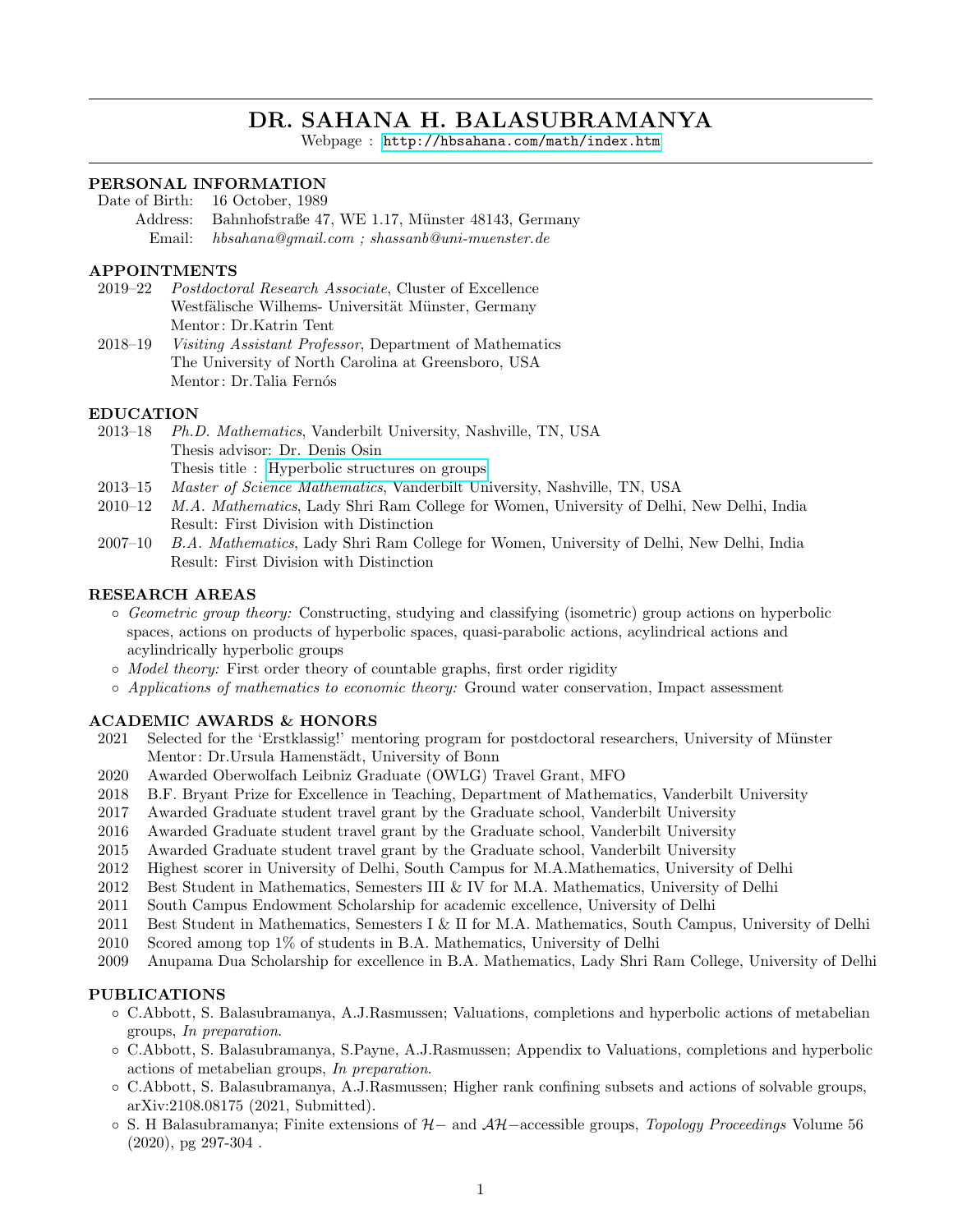- S. H Balasubramanya; Hyperbolic structures on wreath products, Journal of Group Theory (2019), ISSN (Print) 1433-5883.
- C. Abbott, S. Balasubramanya, D. Osin; Hyperbolic structures on groups, Algebraic & Geometric Topology 19-4 (2019), pg 1747-1835.
- $\circ$  S. H Balasubramanya; Acylindrical group actions on quasi-trees, Algebraic & Geometric Topology 17 (2017) pg 2145 - 2176.

## APPLIED MATH PAPERS (ECONOMIC THEORY)

- S. Balasubramanya, S. Balasubramanya, A.Mitra; Positive incentives for ground water, In preparation.
- (Assisted with) S. Balasubramanya, J. Price, T. Horbulyk; Impact assessments without true baselines: assessing the relative effects of training on the performance of water user associations in Southern Tajikistan. Water Economics and Policy (2017), 4(3), pp. 1850007.

## LANGUAGES

- Programming languages: R, LaTex, C++, Qbasic, FORTRAN
- Fluent in English and Hindi, German (B1 level)

## TEACHING EXPERIENCE

|                       | <i>Summer Schools</i> May 2022: Instructor, Introductory course on hyperbolic groups, ICMAT, Spain |
|-----------------------|----------------------------------------------------------------------------------------------------|
|                       | June 2020: Instructor, Mini-course on Acylindrically and Relatively hyperbolic groups              |
|                       | Geometric group theory without boundaries                                                          |
| University of Münster | Fall 2021 : Teaching Assistant, Geometric Group Theory II                                          |
| UNC Greensboro        | Spring 2019 : Instructor, Calculus I (1 section), Calculus II (2 sections)                         |
|                       | Fall 2018 : Instructor, Pre-Calculus (2 sections), Calculus I (1 section)                          |
| Vanderbilt University | Spring 2018 : Instructor, Calculus 1301                                                            |
|                       | Spring 2017 : Teaching Assistant, Calculus 1301                                                    |
|                       | Fall 2016 : Instructor, Calculus 1200                                                              |
|                       | Spring 2016: Teaching Assistant, Calculus 1301                                                     |
|                       | Fall 2015: Instructor, Statistics Laboratory                                                       |
|                       | Spring 2015: Teaching Assistant, Probability and Statistics                                        |
|                       | Fall 2014: Teaching Assistant, Calculus 1200                                                       |
|                       | Spring 2014: Teaching Assistant, Linear Algebra                                                    |
|                       | Fall 2013: Grader, Calculus 1301                                                                   |

## SERVICE–LEADERSHIP–TEAM EXPERIENCE

|                       | Served as a Referee . Michigan Math Journal                                            |
|-----------------------|----------------------------------------------------------------------------------------|
|                       | o Journal of Topology and Analysis                                                     |
| University of Münster | o Mentor, Mentoring program for women in math (Masters students), Spring 2022          |
|                       | o Member, Task force to help mathematicians from Ukraine, Spring 2022                  |
|                       | o Organizer, GGT Seminar, Spring 2022                                                  |
|                       | o Member, W2 Appointment Committee, Dept. of Mathematics, 2021                         |
|                       | o Organizer, MM Buddy Program, 2020                                                    |
|                       | $\circ$ Organizer, MM Connect sessions, 2020 – present                                 |
|                       | o Organizer, Welcome Center Event meets MM, 2020                                       |
|                       | o Talk on 'Preparing for the academic postdoctoral job market', MMGS Retreat 2020      |
|                       | $\circ$ Organizer, MMGS Retreat for PhD students, 2020– present                        |
|                       | $\circ$ MM Impulse talk on postdoctoral job market preparation in academia, 2019       |
| UNC Greensboro        | o Academic career panel member, AWM conference, Wake Forest University, 2019           |
|                       | o House calls Volunteer, Housing and Residence Living, 2018                            |
|                       | o Chair, Diversity Committee, Department of Mathematics and Statistics, 2018–19        |
|                       | $\circ$ Organizer, Ping-Pong seminar between UNCG and Wake Forest University, 2018–19  |
|                       | o Member, State Math Contest Committee, Department of Mathematics and Statistics, 2018 |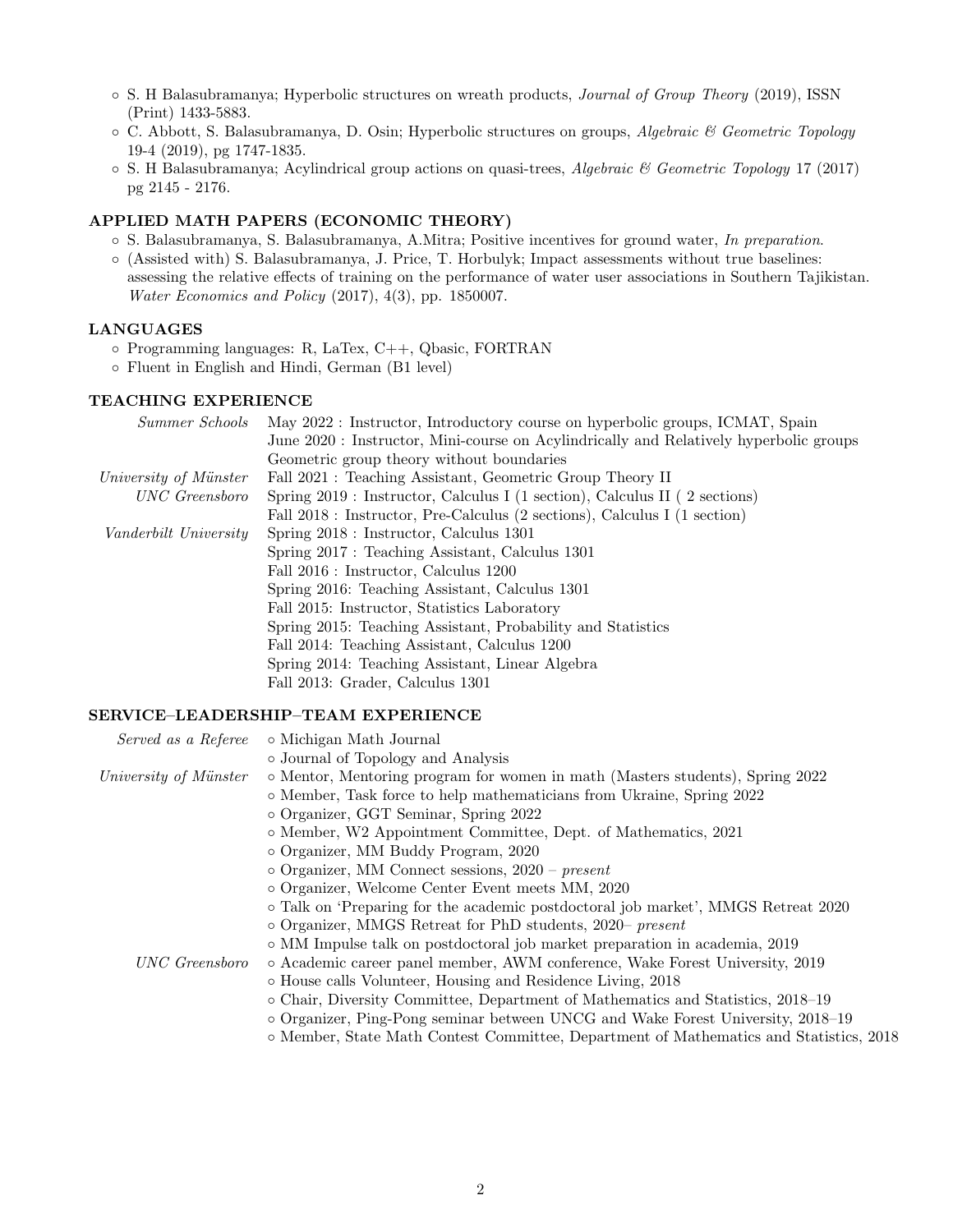|                     | <i>Vanderbilt University</i> $\circ$ Vanderbilt Global Ambassador, 2013–18           |
|---------------------|--------------------------------------------------------------------------------------|
|                     | $\circ$ Graduate student teaching assistant panel member, 2016–18                    |
|                     | $\circ$ Instructor in Bharatanatyam, Vanderbilt Dance Program, 2014–18               |
|                     | $\circ$ Helped organize several conferences, 2013–18                                 |
| University of Delhi | o Talk on 'Career prospects in Mathematics', Lady Sri Ram College, 2021              |
|                     | $\circ$ Organized several seminars at Department of Mathematics, 2007–12             |
|                     | o Editorial Board, 'Quantum- A Mathematical Gazette', Lady Shri Ram College, 2008–10 |

#### LIST OF TALKS

- 2022 Groups in Galway meets the Irish Geometry Conference, National University of Ireland, (Invited, Virtual) ◦ Group theory seminar, SUNY Buffalo, USA (Virtual)
- 2021  **Geometric Group Theory Seminar, WWU Münster, Germany** 
	- Geometry and Analysis on Groups Research Seminar, University of Vienna, Austria (Invited)
	- Algebra, Geometry and Topology seminar, Universidad Madrid, Spain (Invited)
	- Geometric Group Theory in East Asia, GGTea webinar (Invited, Virtual)
	- Geometry and Topology seminar, CUNY, USA (Invited, Virtual)
	- Geometry and Topology seminar, Rice University, USA (Invited, Virtual)
	- Post Graduate Topology Conference, University of Southampton, UK (Invited, Virtual)
- 2020 Advanced seminar on Model Theory and Groups, WWU Münster, Germany
	- Geometric Structures in Group Theory workshop, MFO Oberwolfach, Germany (Invited, Virtual)
	- Geometric Group Theory conference, CIRM, Luminy France (Invited)
	- Lightning talk, YGGT IX, Saint Jacut-de-la-mer, France
- 2019 Advanced seminar on Model Theory and Groups, WWU Münster, Germany
	- Geometric Group Theory Seminar, WWU M¨unster, Germany
	- WWU M¨unster Mathematics department colloquium "Meet the postdocs", Germany
	- Spring Topology and Dynamics Conference, University of Alabama at Birmingham, USA (Invited)
	- Seminar talk, Spelman College, USA(Invited)
	- Geometry Seminar, University of Virginia, USA (Invited)
	- Seminar talk, Furman University, USA (Invited)
	- Topology and Geometric Group Theory Seminar, Cornell University, USA (Invited)
	- Group Theory and Topology seminar, Vanderbilt University, USA (Invited)
- 2018 Lightning Talk, TechTopology Conference, Georgia Tech University, USA
	- AMS Sectional meeting, University of Arkansas, USA (Invited)
		- Geometry–Topology seminar, Duke University, USA (Invited)
		- GANTC (Geometry, Algebra, Number Theory and Combinatorics) seminar, UNC Greensboro, USA
		- WINRS symposium Mid Atlantic Region, University of Virginia, USA (Invited)
	- Summer Conference on Topology and its Applications, Western Kentucky University, USA (Invited)
	- AMS Sectional Meeting, Vanderbilt University, USA (Invited)
	- Colloquium Series, Gettysburg College, USA (Invited)
	- AMS Special Session on Boundaries for Groups and Spaces, Joint Mathematics Meeting, USA (Invited)
	- AMS Contributed Paper Session on Groups, Joint Mathematics Meeting, USA
- 2017 Geometric Group Theory seminar, Ohio State University, USA (Invited)
	- Algebra seminar, Loyola University, USA (Invited)
	- Geometry and Topology seminar, Graduate Centre, CUNY, USA (Invited)
	- Wasatch Topology Conference, Utah, USA (Invited)
	- yGAGTA Conference, Spain
	- Research Seminar, Women and Math program, IAS, Princeton, USA (Invited)
	- 51st Spring Topology and Dynamics Conference, New Jersey City University, USA (Invited)
	- $\circ$  Geometric group theory on the gulf (G<sup>3</sup>) conference, Florida, USA(*Invited*)
	- Group theory and Topology seminar, Vanderbilt University, USA
- 2016 Group theory and Topology seminar, Vanderbilt University, USA
	- Poster presentation, YGGT V, KIT, Karlsruhe, Germany